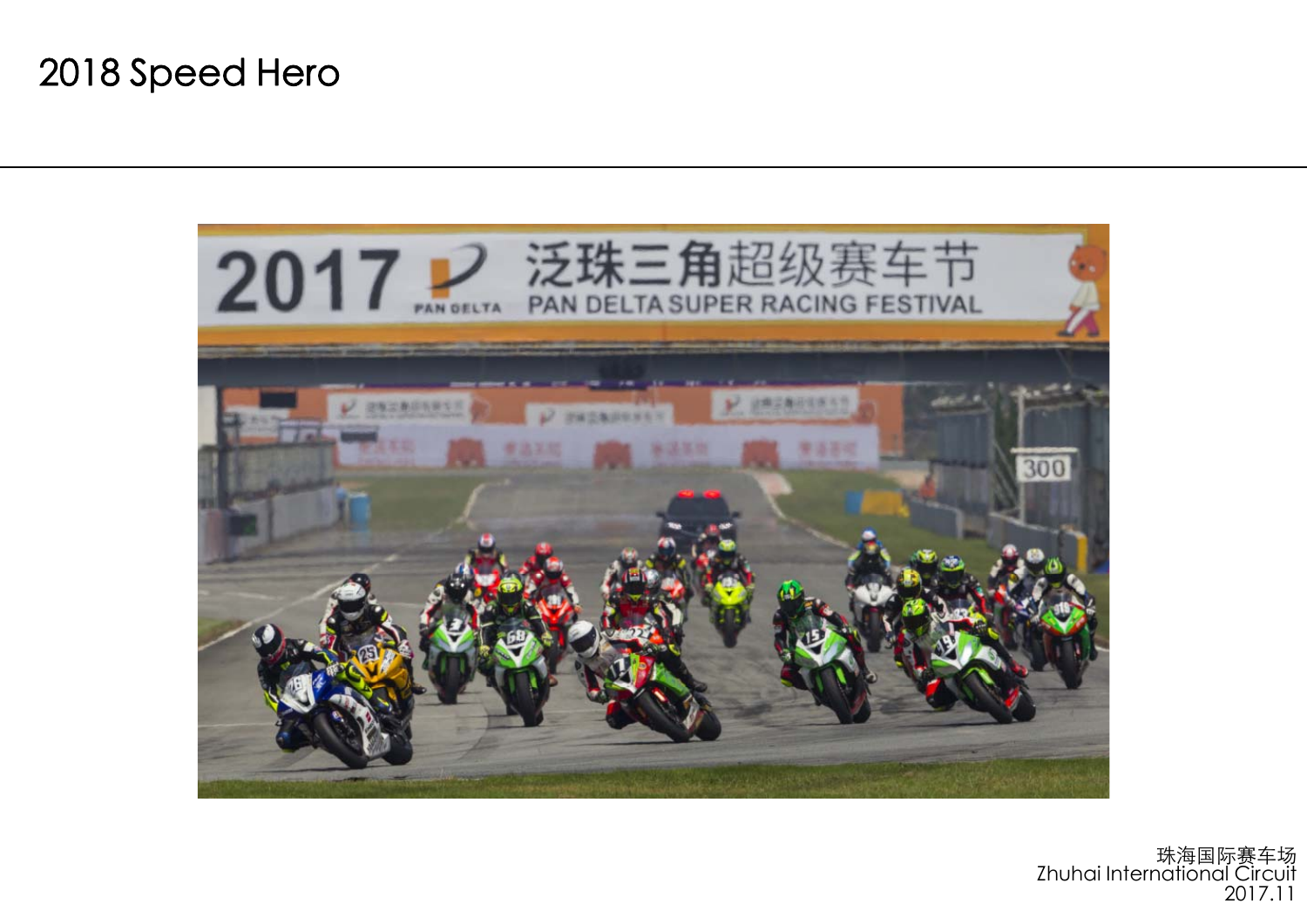#### 赛事日期 EVENT CALENDAR

3月15-18日 珠海国际赛车场 March 15-18, Zhuhai International Circuit 6月14-17日 珠海国际赛车场 June 14-17, Zhuhai International Circuit 7月7-8日 郑州国际赛车场 (待定) July 7-8, Zhengzhou International Circuit (TBC) 9月13-16日 珠海国际赛车场 September 13-16, Zhuhai International Circuit

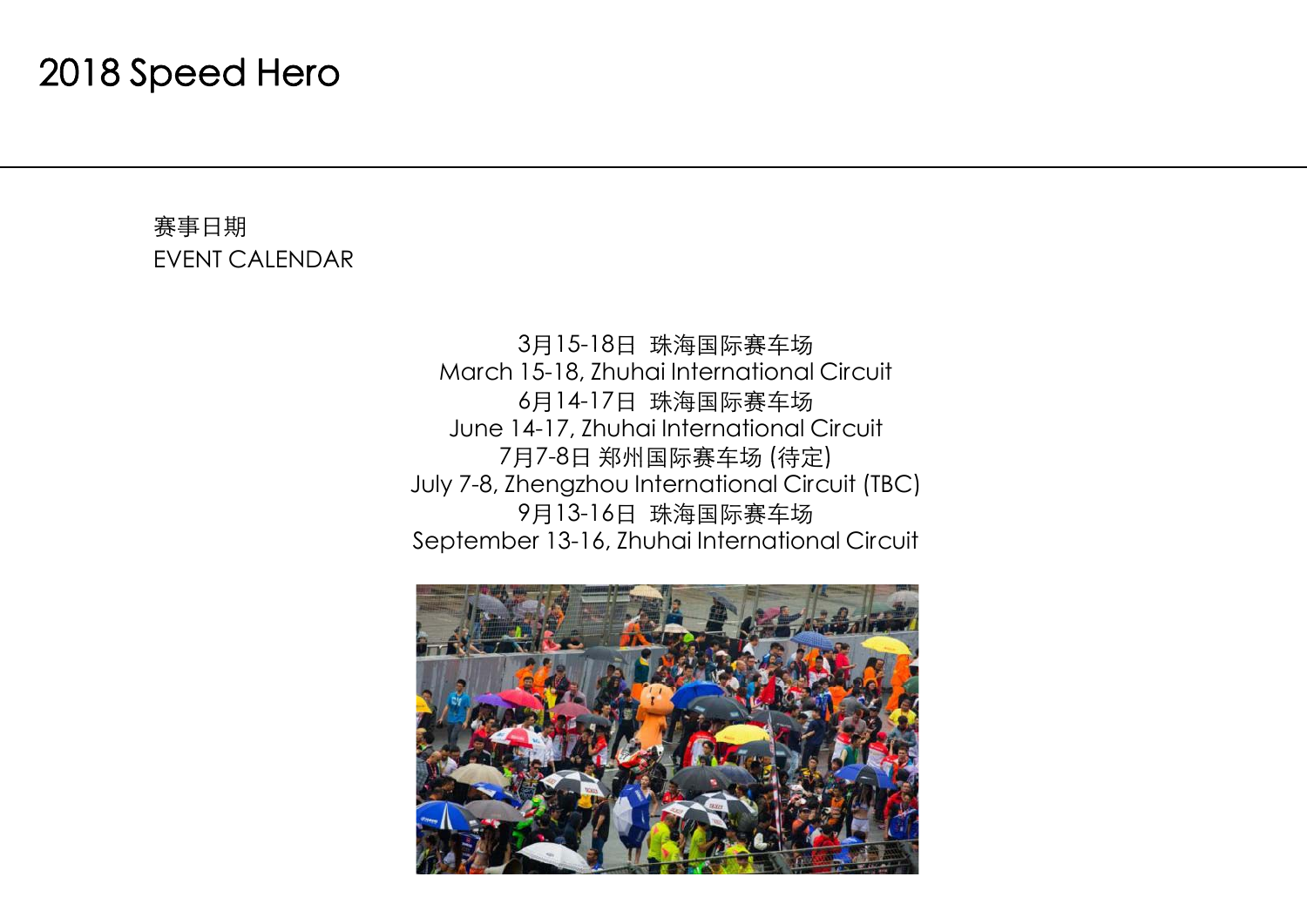车手 Riders

中国内地车手须持有中国汽车摩托车运动联合会颁发的当年有效的摩托车场地 比赛执照。

Mainland China riders must hold a current and valid circuit competition licence issued by CAMF.

所有国际车手,包括中国香港、中国澳门及中国台北车手须持有当年度有效的 比赛执照及参赛同意函。

All International riders including riders from Hong Kong China, Macau China and Chinese Taipei must hold a current and valid COMPETITION LICENCE and VISA.

车手参赛时必须同时出示当年有效的医疗卡或医生证明及有效保险证明。 A rider must also be in possession of a current medical certificate of aptitude and Insurance.

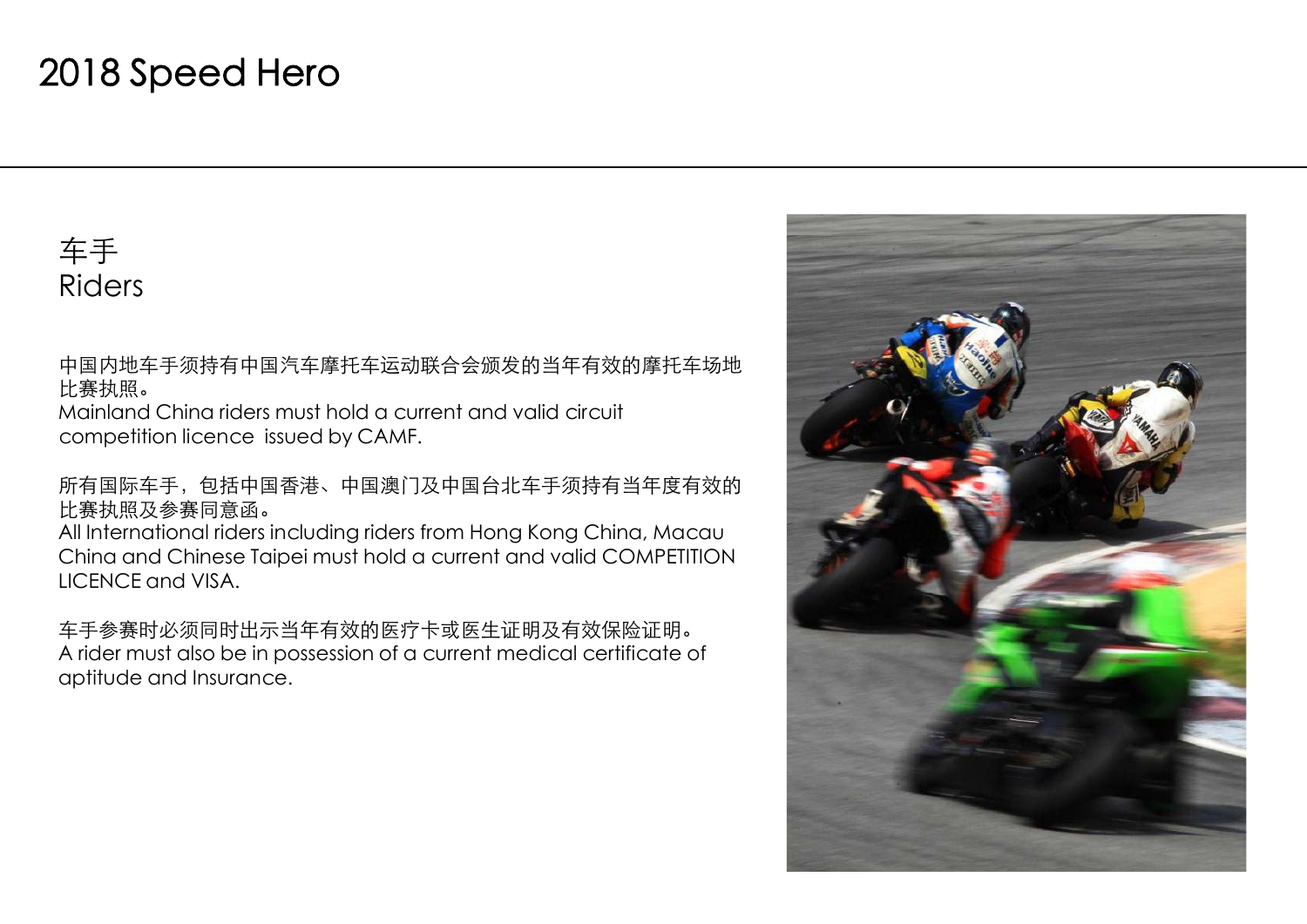#### 组别设置 **Category**

- •1000cc
- •公开A组– 量产四冲程,由751cc至1500cc。
- •公开B组-量产四冲程,由751cc至1500cc,必须依据国际摩联SUPER SPORT规例改装。此组别只接受中国籍车手(中国内地、 中国香港、中国澳门及中国台北)参赛,需提交有效的身份证明文件(居民身份证、回乡证或台胞证等)。
- •600cc
- •CL1组– 量产四冲程,不超过750cc。
- •CL2组– 超级原厂运动600cc,必须依据国际摩联SUPER SPORT 600cc规则改装。
- •1000cc
- •Open A – Open to all production four stroke from 751cc up to 1500cc.
- • Open B – Production four stroke from 751cc up to 1500cc. must comply with FIM Super Sport rules and regulations. Only Chinese riders (including Mainland China, Hongkong China, Macau China and Chinese Taipei) will be accepted in this class and valid identification document is required.
- •600cc
- •• CL1 – Production four stroke up to 750cc.
- •• CL2 – Super Sport 600cc. must comply with FIM Super Sport 600cc rules and regulations.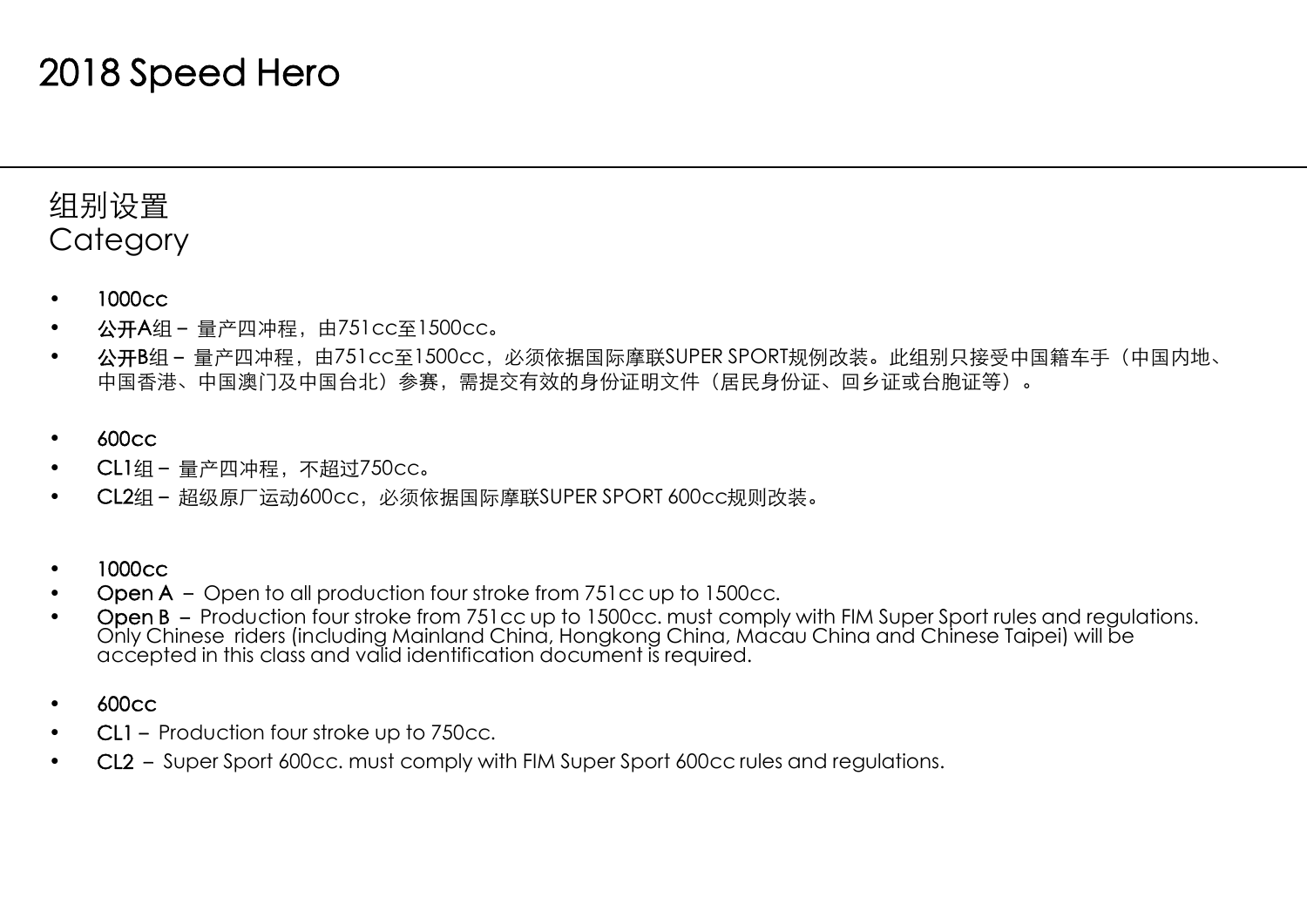#### 赛程: SESSION

- 1x Free Practice (30mins)
- 1x Qualifying (20mins)
- 1x 8 laps Race (max 20mins)
- 1x 12 laps Combined race (max 30mins)

1次自由练习(30分钟) 1次排位赛(20分钟) 1回合8圈比赛 (不超过20分钟) 1回合12圈合并的比赛(不超过30分钟)

- •1000cc和600cc第一回合比赛将分开进行;
- •周日再进行一回合12圈合并比赛,出赛资格将由周六比赛的成绩决定,合共不超过38人;
- •具体事宜请参看2018年赛事规则及参见赛事时间表安排。
- •Class 1000cc & 600cc will be ran separately;
- •The starting grid of the combined race is based on the official result on pervious separate race, maximum 38 bikes.
- •More information please refer to the 2018 Sporting Regulations and race timetable.